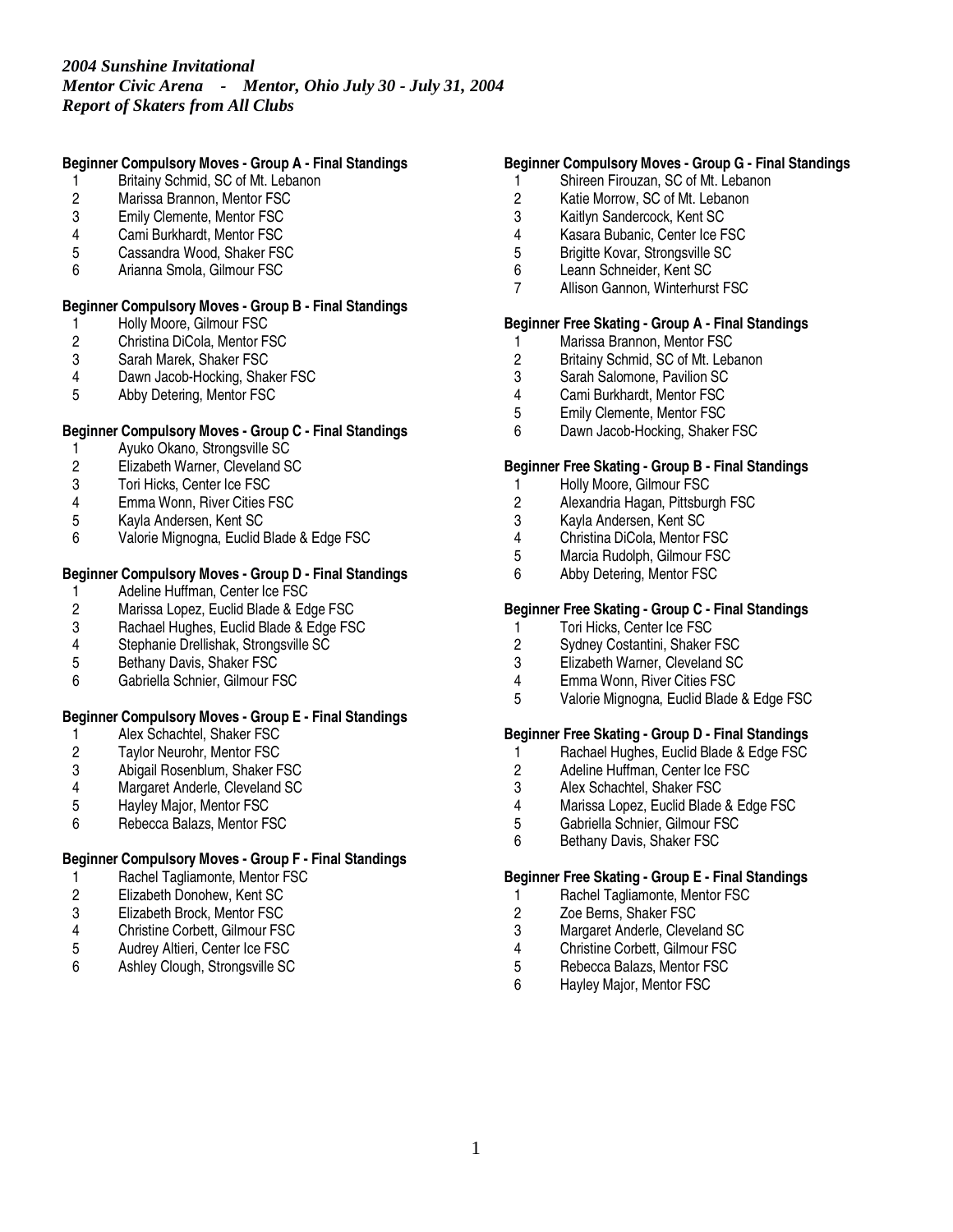# *2004 Sunshine Invitational Mentor Civic Arena - Mentor, Ohio July 30 - July 31, 2004 Report of Skaters from All Clubs*

### **Beginner Free Skating - Group F - Final Standings**

- 1 Shireen Firouzan, SC of Mt. Lebanon
- 2 Katie Morrow, SC of Mt. Lebanon<br>3 Kaitlyn Sandercock. Kent SC
- Kaitlyn Sandercock, Kent SC
- 4 Katelyn O'Brien, SC of Mt. Lebanon
- 5 Kasara Bubanic, Center Ice FSC<br>6 Audrey Altieri. Center Ice FSC
- 6 Audrey Altieri, Center Ice FSC
- 7 Leann Schneider, Kent SC

### **Beginner Spins - Group A - Final Standings**

- 1 Kayla Andersen, Kent SC<br>2 Britainy Schmid, SC of Mt.
- 2 Britainy Schmid, SC of Mt. Lebanon<br>3 Heather Karickhoff. Mentor FSC
- Heather Karickhoff, Mentor FSC

### **Beginner Spins - Group B - Final Standings**

- 1 Katie Morrow, SC of Mt. Lebanon<br>2 Emma Wonn, River Cities FSC
- 2 Emma Wonn, River Cities FSC<br>3 Shireen Firouzan, SC of Mt. Let
- 3 Shireen Firouzan, SC of Mt. Lebanon
- 4 Katelyn O'Brien, SC of Mt. Lebanon
- 5 Elizabeth Donohew, Kent SC

### **Intermediate Interpretive - Final Standings**

- 1 Natascia Zullo, Pavilion SC<br>2 Graziella Tasca, Mentor FS
- Graziella Tasca, Mentor FSC

### **Intermediate Ladies Free Skating - Final Standings**

- 1 Kylie Papp, Shaker FSC<br>2 Rachel Kern. Winterhurst
- 2 Rachel Kern, Winterhurst FSC
- 3 Angela Comella, Shaker FSC
- 4 Natascia Zullo, Shaker FSC
- 5 Jennifer Sulc, Shaker FSC
- 6 Katie Kolakowski, Winterhurst FSC
- 7 Pamela Castricone, Brooklyn FSC<br>8 Jacqueline Bolitik. Kent SC
- 8 Jacqueline Bolitik, Kent SC<br>9 Tonya Harvey, Winterhurst
- Tonya Harvey, Winterhurst FSC
- 10 Marjorie Iwler, Pavilion SC

# **Intermediate Ladies Short Program - Final Standings**

- 1 Angela Comella, Shaker FSC<br>2 Natascia Zullo, Pavilion SC
- 2 Natascia Zullo, Pavilion SC
- Marjorie Iwler, Pavilion SC
- 4 Kylie Papp, Shaker FSC
- 5 Rachel Kern, Winterhurst FSC<br>6 Jennifer Sulc, Shaker FSC
- 6 Jennifer Sulc, Shaker FSC
- 7 Katie Kolakowski, Winterhurst FSC<br>8 Tonva Harvev. Winterhurst FSC
- 8 Tonya Harvey, Winterhurst FSC<br>9 Jacqueline Bolitik, Kent SC
- Jacqueline Bolitik, Kent SC
- 10 Pamela Castricone, Brooklyn FSC
- 11 Kathleen Smoot, Kent SC

### **Intermediate Maneuver Teams - Final Standings**

- 1 Kool Kats, Shaker FSC<br>2 Speedy Turtles, Mentor
- Speedy Turtles, Mentor FSC

#### **Intermediate Showcase - Final Standings**

- 1 Natascia Zullo, Pavilion SC
- 2 Marjorie Iwler, Pavilion SC

### **Intermediate Spins - Final Standings**

- 1 Greta Riebe, Shaker FSC<br>2 Tonva Harvev. Winterhurs
- 2 Tonya Harvey, Winterhurst FSC

#### **Junior Ladies Free Skating - Final Standings**

- 1 Lauren Wene, Strongsville SC<br>2 Erica Luu, Winterhurst FSC
- 2 Erica Luu, Winterhurst FSC

# **Junior Ladies Short Program - Final Standings**

- 1 Lauren Wene, Strongsville SC<br>2 Tracev Alperin. Strongsville SC
- 2 Tracey Alperin, Strongsville SC

#### **Junior Similar Pairs - Final Standings**

- 1 Ashley Strojny, Winterhurst FSC
- 1 Chelsea Christopher, Winterhurst FSC
- 2 Jaime Mariage, Strongsville SC
- 2 Brittan Mariage, Strongsville SC
- 3 Kayla Becka, Strongsville SC
- 3 Emily Kovalcik, Strongsville SC<br>4 Kelsie Neal, Gilmour FSC
- 4 Kelsie Neal, Gilmour FSC
- 4 Kali Smith, Gilmour FSC<br>5 Carrie Langguth, Mentor
- 5 Carrie Langguth, Mentor FSC<br>5 Heather Langguth, Mentor FS
- 5 Heather Langguth, Mentor FSC<br>6 Kelly Weber. Mentor FSC
- Kelly Weber, Mentor FSC
- 6 Alexandra Stanley, Mentor FSC<br>7 Alvssa Lyn Fizel. FSC of Erie
- Alyssa Lyn Fizel, FSC of Erie
- 7 Lauren Russo, FSC of Erie

#### **Juvenile Girls Free Skating - Final Standings**

- 1 Megan Sulc, Shaker FSC<br>2 Chelsea Christopher, Stro
- 2 Chelsea Christopher, Strongsville SC<br>3 Greta Riebe, Shaker FSC
- 3 Greta Riebe, Shaker FSC
- 4 Shabren Russ, Strongsville SC<br>5 Kelsie Neal, Gilmour FSC
- 5 Kelsie Neal, Gilmour FSC
- 6 Kelsey Racutt, Mentor FSC
- 7 Kali Smith, Strongsville SC
- 8 Fariba Kanga, Strongsville SC

#### **Juvenile Girls Short Program - Final Standings**

- 1 Carrie Langguth, Mentor FSC
- 2 Greta Riebe, Shaker FSC
- 3 Chelsea Christopher, Strongsville SC<br>4 Kelsev Racutt. Mentor FSC
- 4 Kelsey Racutt, Mentor FSC<br>5 Fariba Kanga, Strongsville S
- 5 Fariba Kanga, Strongsville SC
- 6 Shabren Russ, Strongsville SC
- 7 Samantha Smith, Shaker FSC<br>8 Amelia Cegielski, Shaker FSC
- 8 Amelia Cegielski, Shaker FSC
- 9 Alana Rae Liggett, SC of Mt. Lebanon<br>10 Jana Burkhardt. Mentor FSC
- 10 Jana Burkhardt, Mentor FSC<br>11 Taylor Stanley Mentor FSC
- Taylor Stanley, Mentor FSC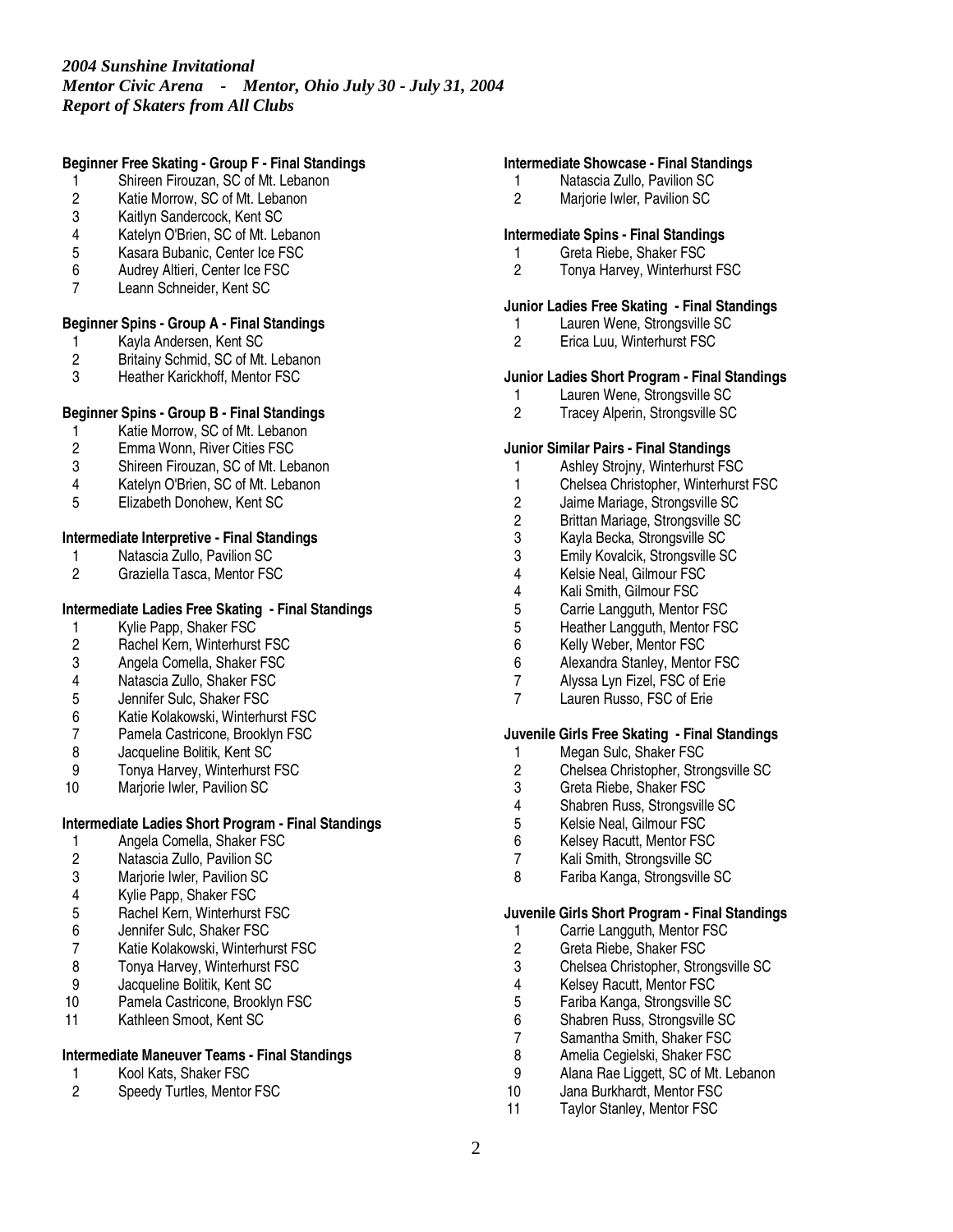#### **Juvenile Interpretive - Final Standings**

- 1 Shabren Russ, Strongsville SC
- 2 Kelsey Racutt, Mentor FSC<br>3 Elissa Duesing. Kent SC
- Elissa Duesing, Kent SC
- 
- **Juvenile Showcase - Final Standings** 1 Kathleen Smoot, Kent SC
- 2 Annie White, Charleston FSC
- 

## **Juvenile Spins - Final Standings**

- 1 Shabren Russ, Strongsville SC<br>2 Amelia Cegielski, Shaker FSC
- 2 Amelia Cegielski, Shaker FSC<br>3 Fariba Kanga, Strongsville SC
- 3 Fariba Kanga, Strongsville SC
- 4 Samantha Smith, Shaker FSC<br>5 Alana Rae Liggett, SC of Mt. L
- 5 Alana Rae Liggett, SC of Mt. Lebanon
- 
- 6 Valerie Yax, Gilmour FSC Stephanie Reid, FSC of Erie

## **Novice Ladies Free Skating - Final Standings**

- 1 Maggie Kopnisky, Strongsville SC
- 2 Nikki Craker, Mentor FSC
- 3 Kellie Weiss, Strongsville SC<br>4 Natalie Falsgraf, Pavilion SC
- 4 Natalie Falsgraf, Pavilion SC
- 5 Emma Foxall, Shaker FSC
- 6 Graziella Tasca, Mentor FSC
- 7 Krista Lange, Garfield Hts FSC<br>8 Michelle Wellman River Cities I
- Michelle Wellman, River Cities FSC

# **Novice Ladies Short Program - Final Standings**

- 1 Maggie Kopnisky, Strongsville SC<br>2 Nikki Craker, Mentor FSC
- 2 Nikki Craker, Mentor FSC
- 3 Graziella Tasca, Mentor FSC
- 4 Michelle Wellman, River Cities FSC<br>5 Natalie Falsgraf. Pavilion SC
- 5 Natalie Falsgraf, Pavilion SC<br>6 Krista Lange, Garfield Hts FS
- 6 Krista Lange, Garfield Hts FSC
- 7 Kellie Weiss, Strongsville SC<br>8 Emma Foxall, Shaker FSC
- Emma Foxall, Shaker FSC

### **Novice Spins - Final Standings**

- 1 Emma Foxall, Shaker FSC<br>2 Graziella Tasca, Mentor FS
- 2 Graziella Tasca, Mentor FSC
- 3 Natascia Zullo, Pavilion SC
- 4 Kylie Papp, Shaker FSC<br>5 Erica Luu. Winterhurst F
- 5 Erica Luu, Winterhurst FSC

# **Open Juvenile Girls Free Skating - Final Standings**

- 1 Maridith Shaffer, Charleston FSC<br>2 Kaitlin Gill, Mentor FSC
- Kaitlin Gill, Mentor FSC
- 3 Jessica Weinman, Garfield Hts FSC<br>4 Annie White. Charleston FSC
- 4 Annie White, Charleston FSC<br>5 Angela Novelli, Strongsville SC
- 5 Angela Novelli, Strongsville SC
- 6 Alyssa Lyn Fizel, FSC of Erie
- 7 Stephanie Reid, FSC of Erie<br>8 Caitlin Wong Kent SC
- Caitlin Wong, Kent SC

### **Open Juvenile Girls Short Program - Final Standings**

- 1 Jessica Weinman, Garfield Hts FSC
- 2 Heather Langguth, Mentor FSC<br>3 Maridith Shaffer. Charleston FS
- Maridith Shaffer, Charleston FSC
- 4 Alexandra Stanley, Mentor FSC
- 5 Kaitlin Gill, Mentor FSC<br>6 Annie White, Charlestor
- 6 Annie White, Charleston FSC
- 7 Kelly Weber, Mentor FSC

#### **Pre Beginner Compulsory Moves - Group A - Final Standings**

- 1 Rachelle Fragedakis, Kent SC<br>2 Jessica Gordon, Strongsville S
- 2 Jessica Gordon, Strongsville SC<br>3 Alexander DiCola, Mentor FSC
- 3 Alexander DiCola, Mentor FSC<br>4 Heather Karickhoff Mentor FSC
- 4 Heather Karickhoff, Mentor FSC<br>5 Josephine Tulevski, Shaker FSC
- 5 Josephine Tulevski, Shaker FSC
- 6 Madeline Franz, Mentor FSC

### **Pre Beginner Compulsory Moves - Group B - Final Standings**

- 1 Leanne Ceepo, Strongsville SC
- 2 Paige Serre, Strongsville SC
- 3 Jamie Madisen, North Olmsted FSC
- 4 Erin Gannon, Winterhurst FSC

### **Pre Beginner Free Skating - Group A - Final Standings**

- 1 Elizabeth Ivanovic, Strongsville SC<br>2 Cassandra Wood, Shaker FSC
- 2 Cassandra Wood, Shaker FSC<br>3 Alexander DiCola, Mentor FSC
- 
- 3 Alexander DiCola, Mentor FSC<br>4 Josephine Tulevski, Shaker FS 4 Josephine Tulevski, Shaker FSC
- 5 Heather Karickhoff, Mentor FSC
- 6 Madeline Franz, Mentor FSC

#### **Pre Beginner Free Skating - Group B - Final Standings**

- 1 Rachelle Fragedakis, Kent SC<br>2 Jessica Gordon. Strongsville S
- 2 Jessica Gordon, Strongsville SC<br>3 Ayuko Okano, Strongsville SC
- 3 Ayuko Okano, Strongsville SC
- 4 Leanne Ceepo, Strongsville SC<br>5 Sarah Marek, Shaker FSC
- 5 Sarah Marek, Shaker FSC
- 6 Erin Gannon, Winterhurst FSC

### **Pre Beginner Free Skating - Group C - Final Standings**

- 1 Stephanie Drellishak, Strongsville SC<br>2 Paige Serre, Strongsville SC
- 2 Paige Serre, Strongsville SC
- 3 Taylor Neurohr, Mentor FSC<br>4 Abigail Rosenblum Shaker F
- 4 Abigail Rosenblum, Shaker FSC
- 5 Molly Fite, Cleveland SC

# **Pre Beginner Free Skating - Group D - Final Standings**

- 1 Elizabeth Donohew, Kent SC<br>2 Elizabeth Brock, Mentor FSC
- 2 Elizabeth Brock, Mentor FSC<br>3 Allison Gannon, Winterhurst F
- 3 Allison Gannon, Winterhurst FSC<br>4 Ashley Clough, Strongsville SC
- 4 Ashley Clough, Strongsville SC<br>5 Jamie Madisen, North Olmsted I
- 5 Jamie Madisen, North Olmsted FSC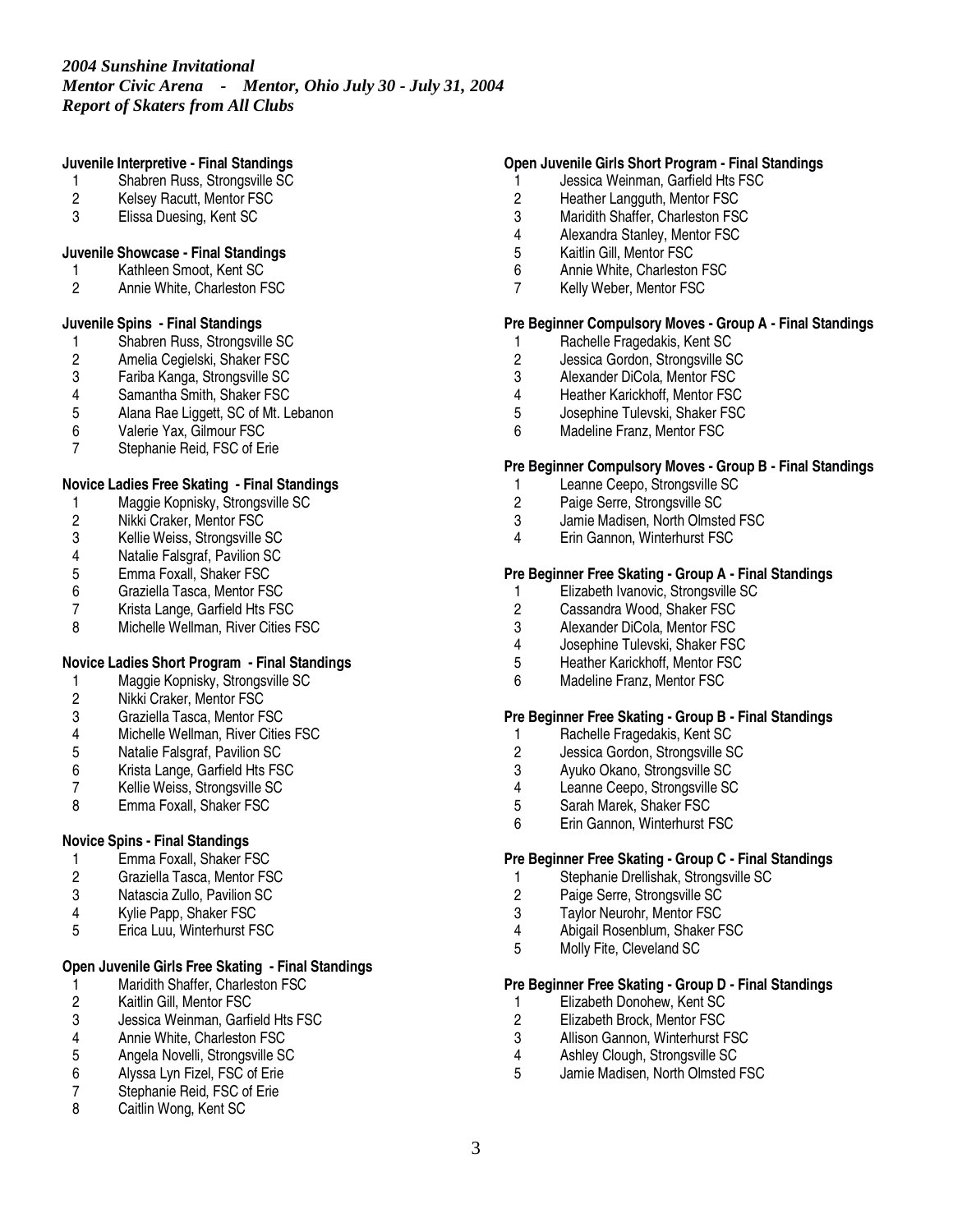## **Pre Bronze Adult Compulsory Moves - Final Standings**

- 1 Deanna DiCola, Mentor FSC
- 2 Nancy Hocking, Shaker FSC

# **Pre Bronze Adult Free Skating - Final Standings**

- 1 Jennie Sprenger, Euclid Blade & Edge FSC<br>2 Deanna DiCola. Mentor FSC
- Deanna DiCola, Mentor FSC
- 3 Nancy Hocking, Shaker FSC
- 4 Jennifer Homola, Strongsville SC

# **Pre Juvenile Boys Free Skating - Final Standings**

- 1 Nicholas Jesionek, Strongsville SC<br>2 Erik Hellgren, Center Ice FSC
- 2 Erik Hellgren, Center Ice FSC<br>3 Beian Kanga, Strongsville SC
- 3 Bejan Kanga, Strongsville SC

## **Pre Juvenile Girls Free Skating - Group A - Final Standings**

- 1 Britton Mariage, Strongsville SC<br>2 Carly Poremba, Strongsville SC
- 2 Carly Poremba, Strongsville SC<br>3 Madeline Koehler. Cleveland SC
- Madeline Koehler, Cleveland SC
- 4 Taylor Stanley, Mentor FSC
- 5 Jocelyn Keresman, Shaker FSC
- 6 Mikaela Ann Lopez, Strongsville SC

# **Pre Juvenile Girls Free Skating - Group B - Final Standings**

- 1 Alana Rae Liggett, SC of Mt. Lebanon<br>2 Carrie Langguth, Mentor FSC
- 2 Carrie Langguth, Mentor FSC<br>3 Karalyn Baioras. Westminster
- 3 Karalyn Bajoras, Westminster FSC of Erie<br>4 Hillary Webb. Strongsville SC
- 4 Hillary Webb, Strongsville SC
- 5 Amelia Cegielski, Shaker FSC
- 6 Valerie Yax, Gilmour FSC
- 7 Jana Burkhardt, Mentor FSC

### **Pre Juvenile Girls Free Skating - Group C - Final Standings**

- 1 Erika Mayiras, Strongsville SC<br>2 Jenna Zavasky, Mentor FSC
- 2 Jenna Zavasky, Mentor FSC<br>3 Heather Langguth, Mentor FS
- 3 Heather Langguth, Mentor FSC<br>4 Anna Ormiston. Kent SC
- 4 Anna Ormiston, Kent SC<br>5 Elissa Duesing, Kent SC
- 5 Elissa Duesing, Kent SC
- 6 Kelly Weber, Mentor FSC
- 7 Catherine Gordon, Strongsville SC
- 8 Alexandra Stanley, Mentor FSC

### **Pre Juvenile Showcase - Final Standings**

- 1 Stephanie Andrica, Cleveland SC<br>2 Catherine Gordon, Strongsville SC
- 2 Catherine Gordon, Strongsville SC<br>3 Alexandra Stanlev. Mentor FSC
- 3 Alexandra Stanley, Mentor FSC<br>4 Taylor Stanley Mentor FSC
- Taylor Stanley, Mentor FSC

### **Pre Juvenile Spins - Group A - Final Standings**

- 1 Mikaela Ann Lopez, Strongsville SC
- 2 Kali Smith, Strongsville SC<br>3 Jocelyn Keresman, Shaker
- Jocelyn Keresman, Shaker FSC
- 4 Catherine Carulas, Shaker FSC
- 5 Kelsey Modica, Mentor FSC<br>6 Bejan Kanga, Strongsville SQ
- 6 Bejan Kanga, Strongsville SC

#### **Pre Juvenile Spins - Group B - Final Standings**

- 1 Alyssa Lyn Fizel, FSC of Erie<br>2 Lauren Russo. FSC of Erie
- Lauren Russo, FSC of Erie
- 3 Erika Mayiras, Strongsville SC
- 4-TIE Anna Ormiston, Kent SC
- 4-TIE Anna Zelina, FSC of Erie
- 6 Kelsie Boyd, FSC of Erie

#### **Pre Preliminary Girls Compulsory Moves - Group A - Final Standings**

- 1 Jamie Schreffler, Kent SC
- 2 MacKenzie Garlite, Kent SC
- 3 Jessica Manahan, Pavilion SC
- 4 Sarah Stafford, Winterhurst FSC<br>5 Kaitlyn Elia, Pavilion SC
- 5 Kaitlyn Elia, Pavilion SC<br>6 Marcia Rudolph, Gilmoui
- Marcia Rudolph, Gilmour FSC

#### **Pre Preliminary Girls Compulsory Moves - Group B - Final Standings**

- 1 Kimberly Berkovich, Pavilion SC
- 2 Paige Russo, FSC of Erie<br>3 Sydney Costantini, Shaker
- Sydney Costantini, Shaker FSC
- 4 Grace Guyot, Gilmour FSC
- 5 Rachel Marek, Shaker FSC
- 6 Katie McBeath, Garfield Hts FSC

#### **Pre Preliminary Girls Compulsory Moves - Group C - Final Standings**

- 1 Jillian DeBolt, SC of Mt. Lebanon<br>2 Martha Gilchrist. Cleveland SC
- 2 Martha Gilchrist, Cleveland SC
- 3 Marissa Smego, Brooklyn FSC
- 
- 4 Melissa Fox, Winterhurst FSC 5 Madeleine Barr, Cleveland SC
- 6 Emily Stuursma, Strongsville SC
- 7 Katlyn Diamond, Forestwood FSC

#### **Pre Preliminary Girls Compulsory Moves - Group D - Final Standings**

- 1 Samantha Davis, Shaker FSC
- 2 Amanda Schachtel, Shaker FSC
- 3 Morgan Kapelewski, Strongsville SC<br>4 Olivia Glavac, Strongsville SC
- 4 Olivia Glavac, Strongsville SC<br>5 Sarah Kaeppel. Cleveland SC
- 5 Sarah Kaeppel, Cleveland SC
- 6 Jaime Keller, Mentor FSC<br>7 Brianna Mattson, Euclid Bl
- 7 Brianna Mattson, Euclid Blade & Edge FSC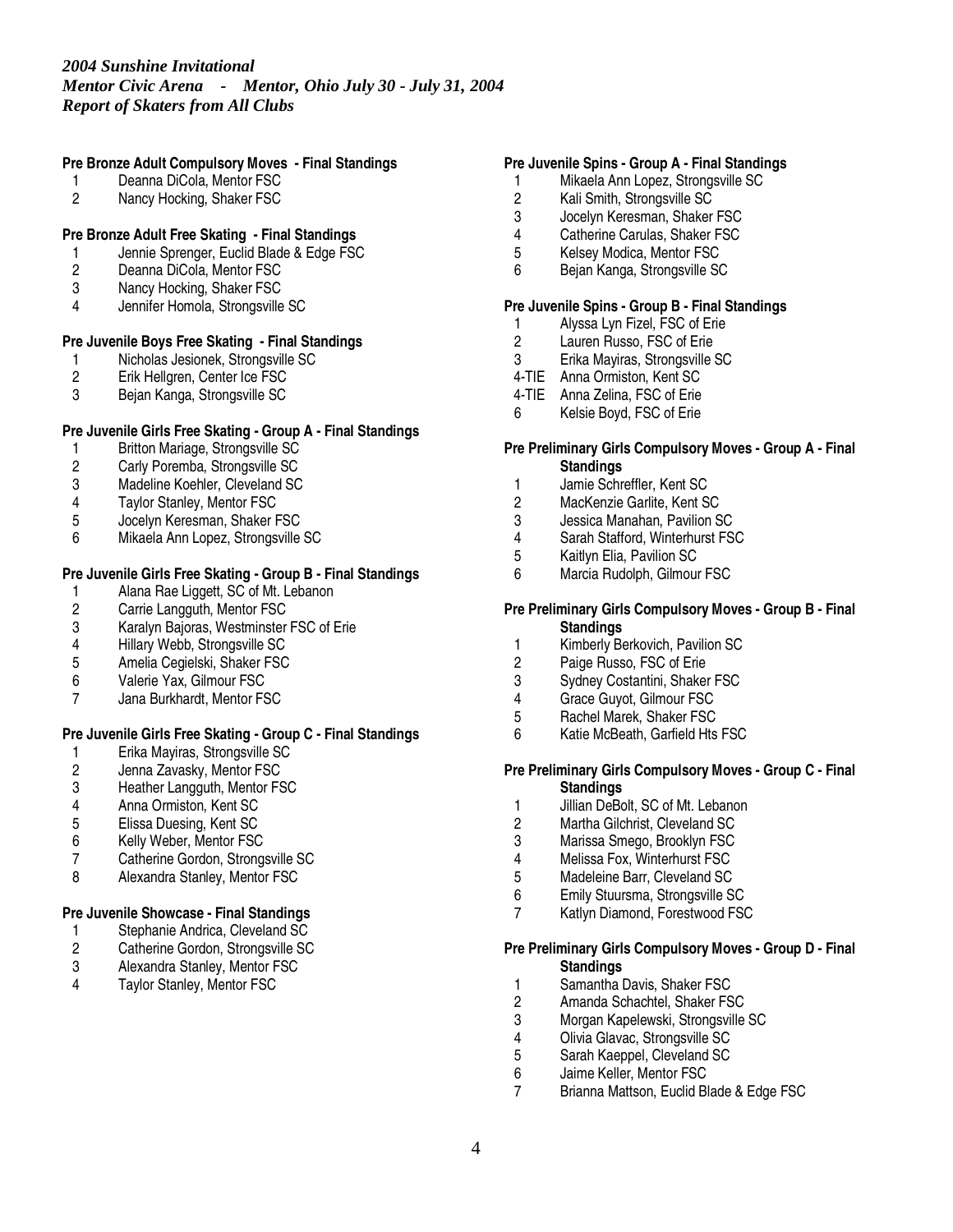#### **Pre Preliminary Girls Compulsory Moves - Group E - Final Standings**

- 1 Lisa DePasquale, Center Ice FSC<br>2 Meghan Rover, Center Ice FSC
- Meghan Royer, Center Ice FSC
- 3 Katelyn O'Brien, SC of Mt. Lebanon
- 4 Lauren Hocking, Shaker FSC<br>5 Kathrvn Wilson. Mentor FSC
- 5 Kathryn Wilson, Mentor FSC
- 6 Bethany Hostetler, Center Ice FSC
- 7 Alyssa Westover, Euclid Blade & Edge FSC

# **Pre Preliminary Girls Free Skating - Group A - Final Standings**

- 1 MacKenzie Garlite, Kent SC<br>2 Meghan Koehler, Cleveland
- 2 Meghan Koehler, Cleveland SC<br>3 Jessica Manahan. Pavilion SC
- 3 Jessica Manahan, Pavilion SC<br>4 Sarah Stafford. Winterhurst FS
- Sarah Stafford, Winterhurst FSC
- 5 Kaitlyn Elia, Pavilion SC

## **Pre Preliminary Girls Free Skating - Group B - Final Standings**

- 1 Paige Russo, FSC of Erie
- 2 Kimberly Berkovich, Pavilion SC
- 
- 3 Bridgett Strong, Shaker FSC<br>4 Katie McBeath. Garfield Hts F 4 Katie McBeath, Garfield Hts FSC<br>5 Rachel Marek, Shaker FSC
- 5 Rachel Marek, Shaker FSC<br>6 Grace Guvot. Gilmour FSC
- 6 Grace Guyot, Gilmour FSC

# **Pre Preliminary Girls Free Skating - Group C - Final Standings**

- 1 Jillian DeBolt, SC of Mt. Lebanon<br>2 Madeleine Barr. Cleveland SC
- 2 Madeleine Barr, Cleveland SC
- 3 Emily Stuursma, Strongsville SC
- 4 Kayla Becka, Strongsville SC
- 5 Marissa Smego, Brooklyn FSC
- 6 Melissa Fox, Winterhurst FSC

### **Pre Preliminary Girls Free Skating - Group D - Final Standings**

- 1 Samantha Davis, Shaker FSC<br>2 Gretchen Klaber, Pavilion SC
- 2 Gretchen Klaber, Pavilion SC<br>3 Amanda Schachtel, Shaker FS
- 3 Amanda Schachtel, Shaker FSC
- 4 Martha Gilchrist, Cleveland SC<br>5 Sarah Kaeppel. Cleveland SC
- 5 Sarah Kaeppel, Cleveland SC
- 6 Katlyn Diamond, Forestwood FSC

### **Pre Preliminary Girls Free Skating - Group E - Final Standings**

- 
- 1 Holly Dawe, Kent SC<br>2 Morgan Kapelewski, 9 2 Morgan Kapelewski, Strongsville SC<br>3 Meghan Royer, Center Ice FSC
- 3 Meghan Royer, Center Ice FSC<br>4 Samantha Korbo, Kent SC
- 4 Samantha Korbo, Kent SC<br>5 Lauren Hocking, Shaker FS
- Lauren Hocking, Shaker FSC
- 6 Bethany Hostetler, Center Ice FSC

### **Pre Preliminary Spins - Group A - Final Standings**

- 1 Kiahna Saneshige, Center Ice FSC
- 2 Katie McBeath, Garfield Hts FSC<br>3 Jessica Manahan. Pavilion SC
- 3 Jessica Manahan, Pavilion SC
- 4 Kayla Becka, Strongsville SC
- 5 Sydney Costantini, Shaker FSC<br>6 Bridgett Strong, Shaker FSC
- 6 Bridgett Strong, Shaker FSC
- 7 Kaitlyn Elia, Pavilion SC

## **Pre Preliminary Spins - Group B - Final Standings**

- 1 Amanda Schachtel, Shaker FSC
- 2 Gretchen Klaber, Pavilion SC<br>3 Jillian DeBolt, SC of Mt. Lebar
- 3 Jillian DeBolt, SC of Mt. Lebanon<br>4 Marissa Smego, Brooklyn FSC
- 4 Marissa Smego, Brooklyn FSC<br>5 Natalie Rae Joseph. SC of Mt. I
- Natalie Rae Joseph, SC of Mt. Lebanon
- 6 Alyssa Westover, Euclid Blade & Edge FSC
- Kaitlyn Sandercock, Kent SC

#### **Prel Juvenile Girls Compulsory Moves - Group A - Final Standings**

- 1 Jocelyn Keresman, Shaker FSC
- 2 Mikaela Ann Lopez, Strongsville SC<br>3 Alexandra Smola. Gilmour FSC
- 3 Alexandra Smola, Gilmour FSC<br>4 Madeline Koehler. Cleveland SC
- Madeline Koehler, Cleveland SC
- 5 Kali Smith, Strongsville SC

#### **Prel Juvenile Girls Compulsory Moves - Group B - Final Standings**

- 1 Catherine Carulas, Shaker FSC<br>2 Valerie Yax. Gilmour FSC
- Valerie Yax, Gilmour FSC
- 3 Anna Zelina, FSC of Erie
- 4 Lauren Russo, FSC of Erie

### **Prel Juvenile Girls Compulsory Moves - Group C - Final Standings**

- 1 Erika Mayiras, Strongsville SC<br>2 Elissa Duesing, Kent SC
- 2 Elissa Duesing, Kent SC<br>3 Alvssa Lvn Fizel. FSC of
- Alyssa Lyn Fizel, FSC of Erie
- 4 Anna Ormiston, Kent SC
- 5 Colleen Higgins, Mentor FSC
- 6 Kelsie Boyd, FSC of Erie

### **Preliminary A Girls Free Skating - Group A - Final Standings**

- 1 Rachael Hill, River Cities FSC<br>2 Caitlyn Nemastil, Strongsville 9
- 2 Caitlyn Nemastil, Strongsville SC
- 3 Catherine Gorman, Cleveland SC<br>4 Jamie Schreffler. Kent SC
- 
- 4 Jamie Schreffler, Kent SC<br>5 Alexa Lobins, Meadville FS 5 Alexa Lobins, Meadville FSC
- 6 Lauren Detering, Mentor FSC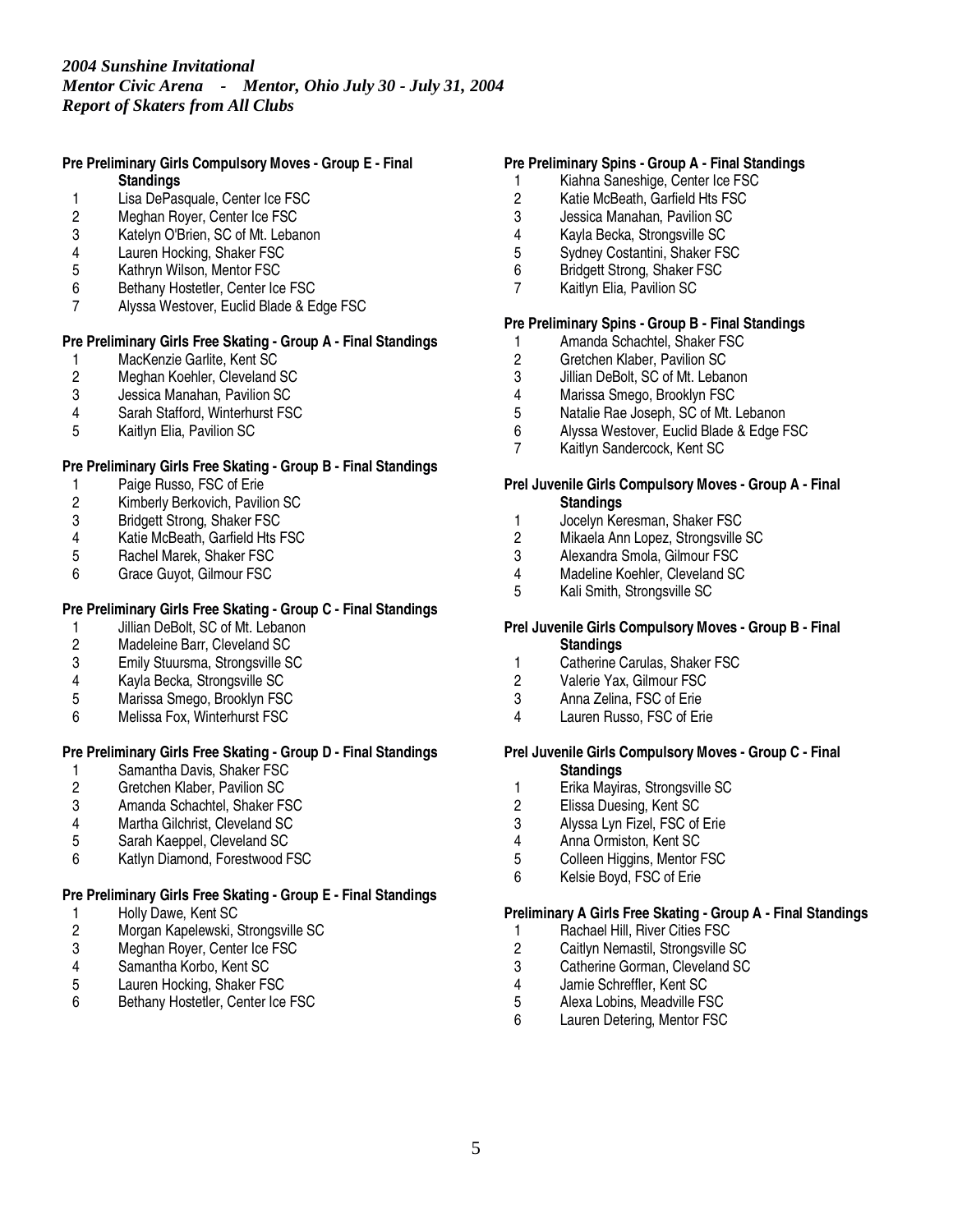### **Preliminary A Girls Free Skating - Group B - Final Standings**

- 1 Emily Kovalcik, Strongsville SC
- 2 Mallory Detota, Cleveland SC<br>3 Alexis Tulcewicz. Winterhurst I
- Alexis Tulcewicz, Winterhurst FSC
- 4 Ali Calori, Strongsville SC
- 5 Christy Petit, Mentor FSC<br>6 Geneva Augustin, Kent SC
- 6 Geneva Augustin, Kent SC

### **Preliminary A Girls Free Skating - Group C - Final Standings**

- 1 Natalie Rae Joseph, SC of Mt. Lebanon<br>2 Brianna Eucker, Winterhurst FSC
- 2 Brianna Eucker, Winterhurst FSC<br>3 Emily Donovan-Lowe, Euclid Blad
- Emily Donovan-Lowe, Euclid Blade & Edge FSC
- 4 Jaime Keller, Mentor FSC<br>5 Katie D'Angelo, Mentor FS
- 5 Katie D'Angelo, Mentor FSC
- 6 Lauren Anthony, Mentor FSC

## **Preliminary A Girls Free Skating - Group D - Final Standings**

- 1 Katie Beth D'Abruzzo, SC of Mt. Lebanon<br>2 Lisa DePasquale. Center Ice FSC
- Lisa DePasquale, Center Ice FSC
- 3 Elizabeth Connolly, Mentor FSC
- 
- 4 Colleen Higgins, Mentor FSC<br>5 Devin Accuardi. Kent SC 5 Devin Accuardi, Kent SC

# **Preliminary B Girls Free Skating - Group A - Final Standings**

- 1 Tessa Yoder, Center Ice FSC<br>2 Alexandra Smola, Gilmour FS
- 2 Alexandra Smola, Gilmour FSC<br>3 Mary Kate Hornbrook. Center Ic
- 3 Mary Kate Hornbrook, Center Ice FSC<br>4 Kelsev Modica. Mentor FSC
- Kelsey Modica, Mentor FSC

### **Preliminary B Girls Free Skating - Group B - Final Standings**

- 1 Lauren Russo, FSC of Erie
- 2 Emily Kay, Gilmour FSC
- 3 Anna Zelina, FSC of Erie
- 4 Emma Schilling, Kent SC<br>5 Kelsie Boyd, FSC of Erie
- Kelsie Boyd, FSC of Erie

# **Preliminary Compulsory Moves - Group A - Final Standings**

- 1 Rachael Hill, River Cities FSC<br>2 Emily Kovalcik, Strongsville SC
- 2 Emily Kovalcik, Strongsville SC
- 3 Alexa Lobins, Meadville FSC
- 4 Lauren Detering, Mentor FSC

### **Preliminary Compulsory Moves - Group B - Final Standings**

- 1 Ali Calori, Strongsville SC<br>2 Alexis Tulcewicz, Winterhu
- 2 Alexis Tulcewicz, Winterhurst FSC<br>3 Emily Donovan-Lowe, Euclid Blade
- 3 Emily Donovan-Lowe, Euclid Blade & Edge FSC
- 4 Christy Petit, Mentor FSC<br>5 Natalie Rae Joseph, SC of
- 5 Natalie Rae Joseph, SC of Mt. Lebanon
- 6 Geneva Augustin, Kent SC

### **Preliminary Compulsory Moves - Group C - Final Standings**

- 1 Tessa Yoder, Center Ice FSC
- 2 Emma Schilling, Kent SC<br>3 Mary Kate Hornbrook. Ce
- Mary Kate Hornbrook, Center Ice FSC
- 4 Lauren Anthony, Mentor FSC
- 5 Samantha Korbo, Kent SC<br>6 Brianna Eucker, Winterhurs
- 6 Brianna Eucker, Winterhurst FSC

### **Preliminary Compulsory Moves - Group D - Final Standings**

- 1 Emily Kay, Gilmour FSC<br>2 Holly Dawe, Kent SC
- 2 Holly Dawe, Kent SC<br>3 Katie D'Angelo, Mento
- Katie D'Angelo, Mentor FSC
- 4 Devin Accuardi, Kent SC<br>5 Elizabeth Connolly, Mente
- 5 Elizabeth Connolly, Mentor FSC<br>6 Katie Beth D'Abruzzo. SC of Mt.
- Katie Beth D'Abruzzo, SC of Mt. Lebanon

### **Preliminary Interpretive - Final Standings**

- 1 Anna Ormiston, Kent SC<br>2 Emily Grubb. Gilmour FS
- 2 Emily Grubb, Gilmour FSC
- 
- 3 Ali Calori, Strongsville SC<br>4 Emily Kovalcik, Strongsvill 4 Emily Kovalcik, Strongsville SC
- 5 Alexa Lobins, Meadville FSC<br>6 Paige Russo, FSC of Erie
- 6 Paige Russo, FSC of Erie
- Grace Guyot, Gilmour FSC

## **Preliminary Maneuver Teams - Final Standings**

- 1 Shaker Flames, Shaker FSC<br>2 Gilmour Academy Team. Giln
- Gilmour Academy Team, Gilmour FSC

#### **Preliminary Showcase - Final Standings**

- 1 Catherine Gorman, Cleveland SC
- 2 Emily Grubb, Gilmour FSC
- 3 Anna Ormiston, Kent SC<br>4 Lauren Detering Mentor
- 
- 4 Lauren Detering, Mentor FSC<br>5 Mary Kate Hornbrook, Center Mary Kate Hornbrook, Center Ice FSC
- 6 Kelsie Boyd, FSC of Erie<br>7 Colleen Higgins, Mentor F
- Colleen Higgins, Mentor FSC

### **Preliminary Spins - Group A - Final Standings**

- 1 Christy Petit, Mentor FSC<br>2 Emily Grubb, Gilmour FSC
- 2 Emily Grubb, Gilmour FSC<br>3 Ali Calori, Strongsville SC
- Ali Calori, Strongsville SC
- 4 Alexa Lobins, Meadville FSC<br>5 Paige Russo, FSC of Erie
- Paige Russo, FSC of Erie
- 6 Jessica Anderson, Mentor FSC

# **Preliminary Spins - Group B - Final Standings**

- 1 Samantha Korbo, Kent SC<br>2 Holly Dawe, Kent SC
- 2 Holly Dawe, Kent SC<br>3 Emily Kay, Gilmour FS
- 3 Emily Kay, Gilmour FSC<br>4 Katie Beth D'Abruzzo. S0
- 4 Katie Beth D'Abruzzo, SC of Mt. Lebanon
- Mary Kate Hornbrook, Center Ice FSC
- 6 Kathryn Wilson, Mentor FSC